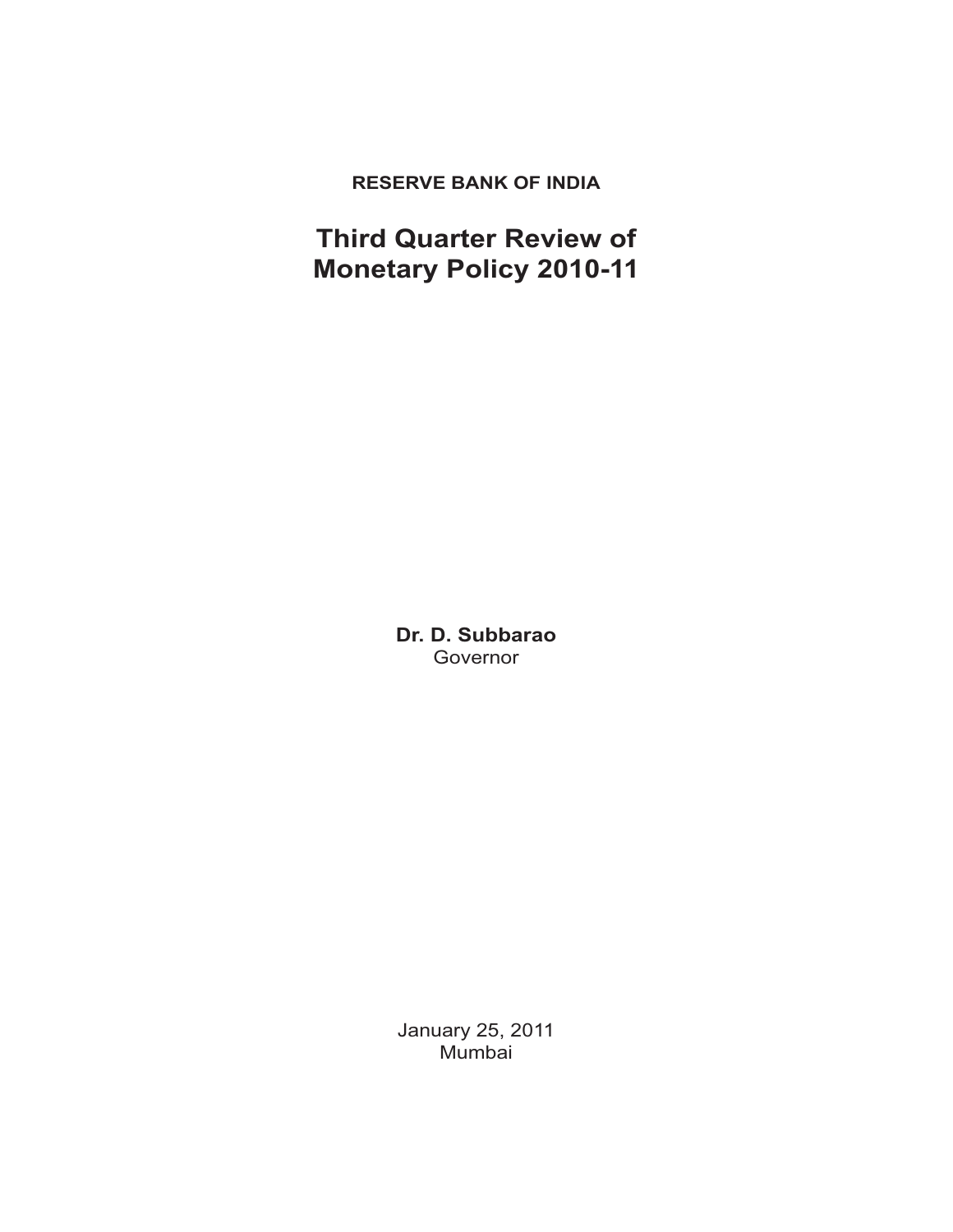# **CONTENTS**

# Page No.

# 1. The State of the Economy

# **II. Outlook and Projections**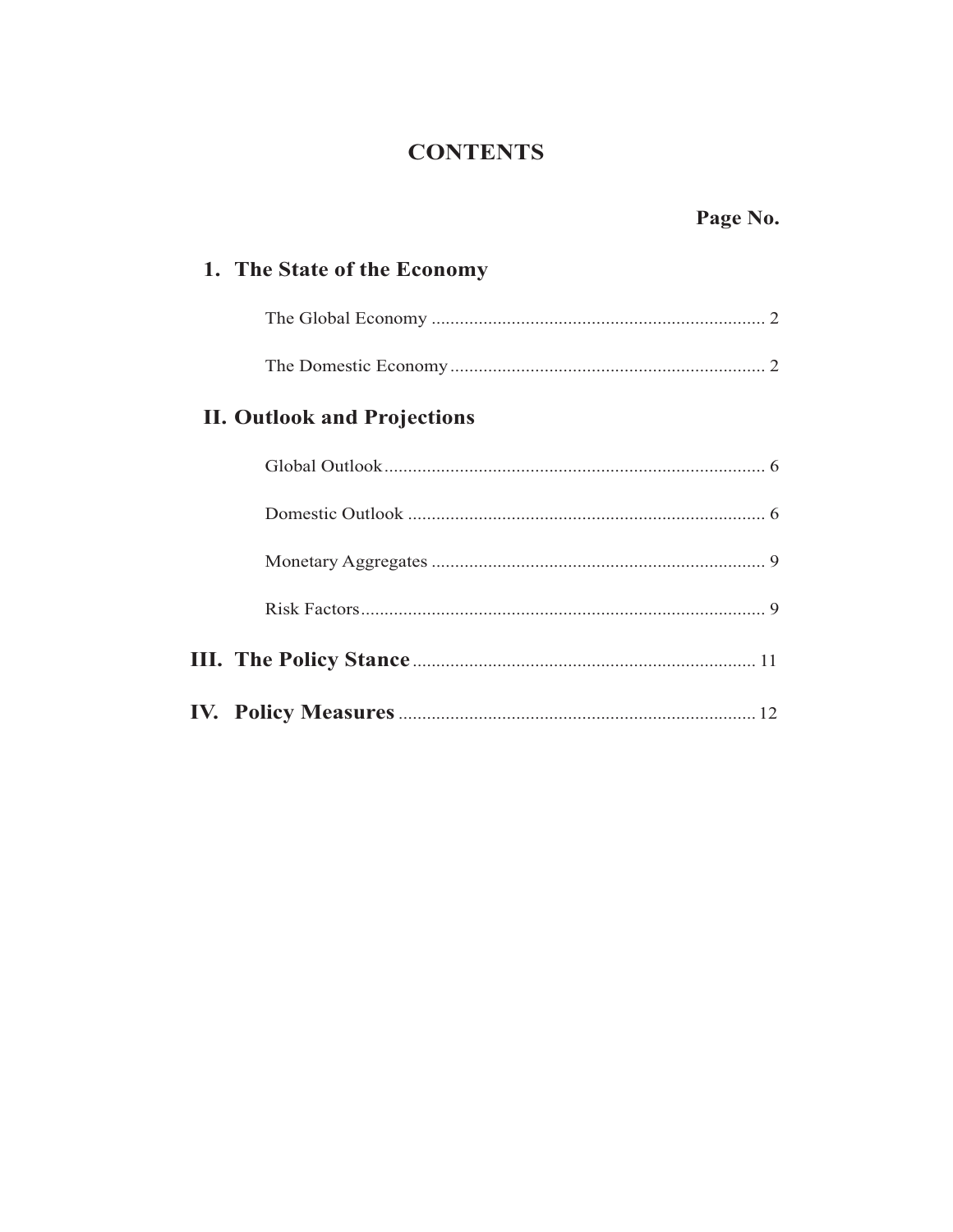# **ACRONYMS**

| <b>BoP</b>  |                              | <b>Balance of Payments</b>                                |
|-------------|------------------------------|-----------------------------------------------------------|
| bps         |                              | <b>Basis Points</b>                                       |
| <b>BPLR</b> | -                            | <b>Benchmark Prime Lending Rate</b>                       |
| CAD         | $\overline{\phantom{0}}$     | <b>Current Account Deficit</b>                            |
| <b>CPI</b>  |                              | <b>Consumer Price Index</b>                               |
| <b>CRR</b>  |                              | Cash Reserve Ratio                                        |
| <b>ECB</b>  | $\overline{\phantom{a}}$     | European Central Bank                                     |
| <b>EMEs</b> | $\overline{\phantom{0}}$     | <b>Emerging Market Economies</b>                          |
| <b>FAO</b>  | $\overline{\phantom{0}}$     | Food and Agriculture Organisation                         |
| <b>FDI</b>  | $\overline{\phantom{0}}$     | Foreign Direct Investment                                 |
| <b>GDP</b>  | $\qquad \qquad \blacksquare$ | <b>Gross Domestic Product</b>                             |
| <b>HSBC</b> | $\overline{\phantom{0}}$     | Hongkong and Shanghai Banking Corporation                 |
| $\prod$     |                              | Index of Industrial Production                            |
| LAF         | -                            | <b>Liquidity Adjustment Facility</b>                      |
| <b>MQR</b>  | -                            | Mid-Quarter Review                                        |
| <b>NDTL</b> |                              | Net Demand and Time Liabilities                           |
| MGNREGA     |                              | Mahatma Gandhi National Rural Employment<br>Guarantee Act |
| <b>OMO</b>  |                              | <b>Open Market Operation</b>                              |
| <b>PMI</b>  |                              | Purchasing Managers' Index                                |
| Q           |                              | Quarterly                                                 |
| <b>REER</b> |                              | Real Effective Exchange Rate                              |
| <b>SCBs</b> |                              | <b>Scheduled Commercial Banks</b>                         |
| <b>SLR</b>  |                              | <b>Statutory Liquidity Ratio</b>                          |
| <b>SQR</b>  |                              | <b>Second Quarter Review</b>                              |
| WPI         |                              | <b>Wholesale Price Index</b>                              |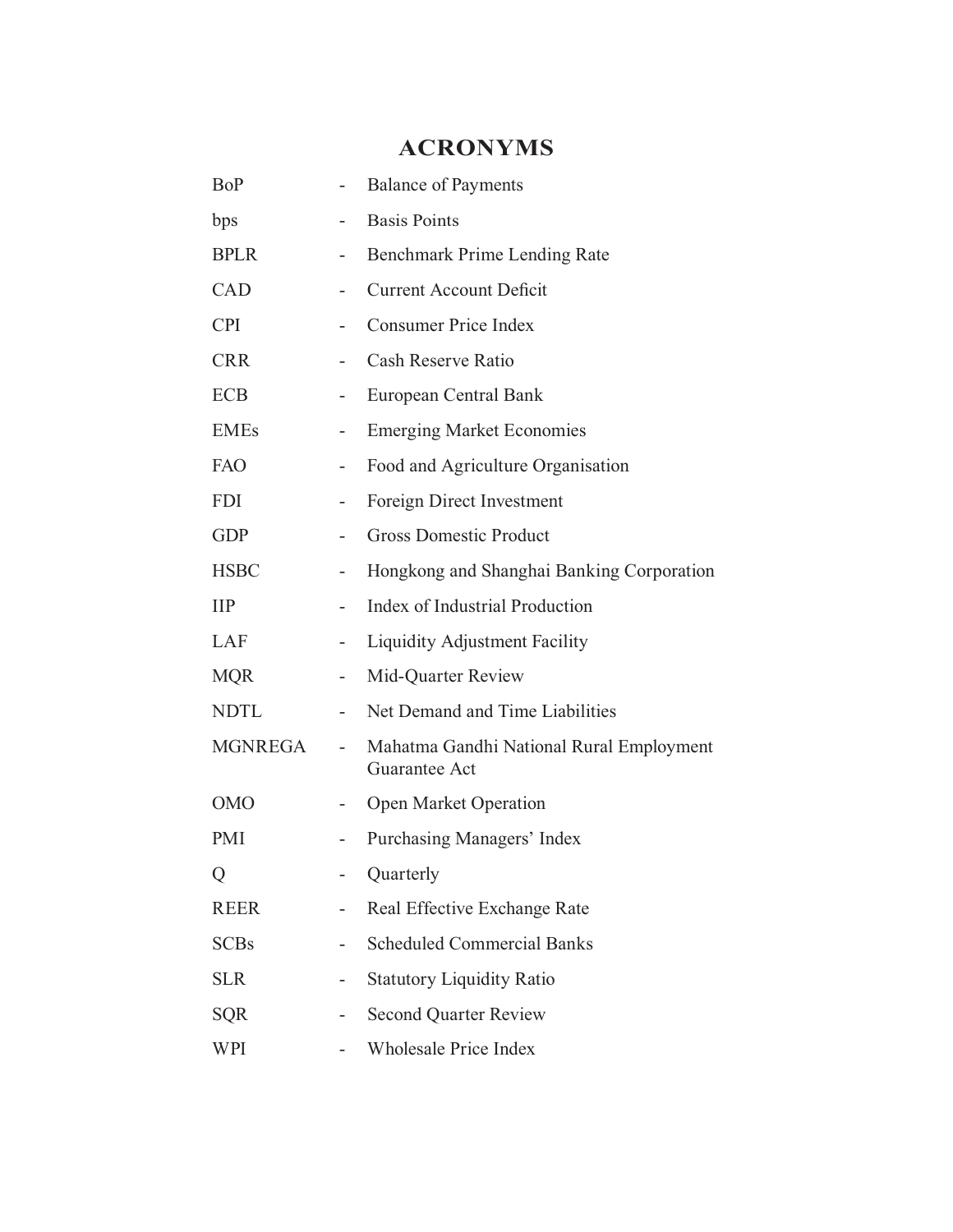# **Reserve Bank of India Third Quarter Review of Monetary Policy 2010-11**

# **By Dr. D. Subbarao Governor**

### **Introduction**

There have been significant changes in the macroeconomic environment since the Second Quarter Review issued on November 2, 2010. Globally, the recovery in the advanced economies appears to be consolidating and expectations of growth during 2011, particularly in the US, are generally being revised upwards. However, inflationary tendencies are clearly visible. Though still subdued in the advanced economies, inflationary pressures in emerging market economies (EMEs), which were already strong, have intensified due to sharp increases in food, energy and commodity prices.

2. The Indian economy has reverted to its pre-crisis growth trajectory, with growth in the first half of 2010-11 estimated at 8.9 per cent. Recent data on agricultural output and service sector indicators suggest that the growth momentum continued in the third quarter. The robustness of growth is also reflected in corporate sales, tax revenues and bank credit, notwithstanding some moderation in the index of industrial production (IIP).

3. Inflation is clearly the dominant concern. Even as the rate itself remains uncomfortably high, the reversal in the direction of inflation is striking. After some moderation between August and November 2010, inflation rose again in December 2010 on the back of sharp increase in the prices of primary food articles and the recent spurt in global oil prices. Non-food manufacturing inflation has remained sticky, reflecting both buoyant demand conditions and rising costs.

4. Against this backdrop, this statement sets out the Reserve Bank's assessment of the current macroeconomic situation and forward projections. It is organised in four sections. Section I provides an overview of global and domestic macroeconomic developments. Section II sets out the outlook and projections for growth, inflation and monetary aggregates. Section III explains the stance of monetary policy. Section IV specifies the policy measures. This statement should be read and understood together with the detailed review in *Macroeconomic and Monetary Developments* released yesterday by the Reserve Bank.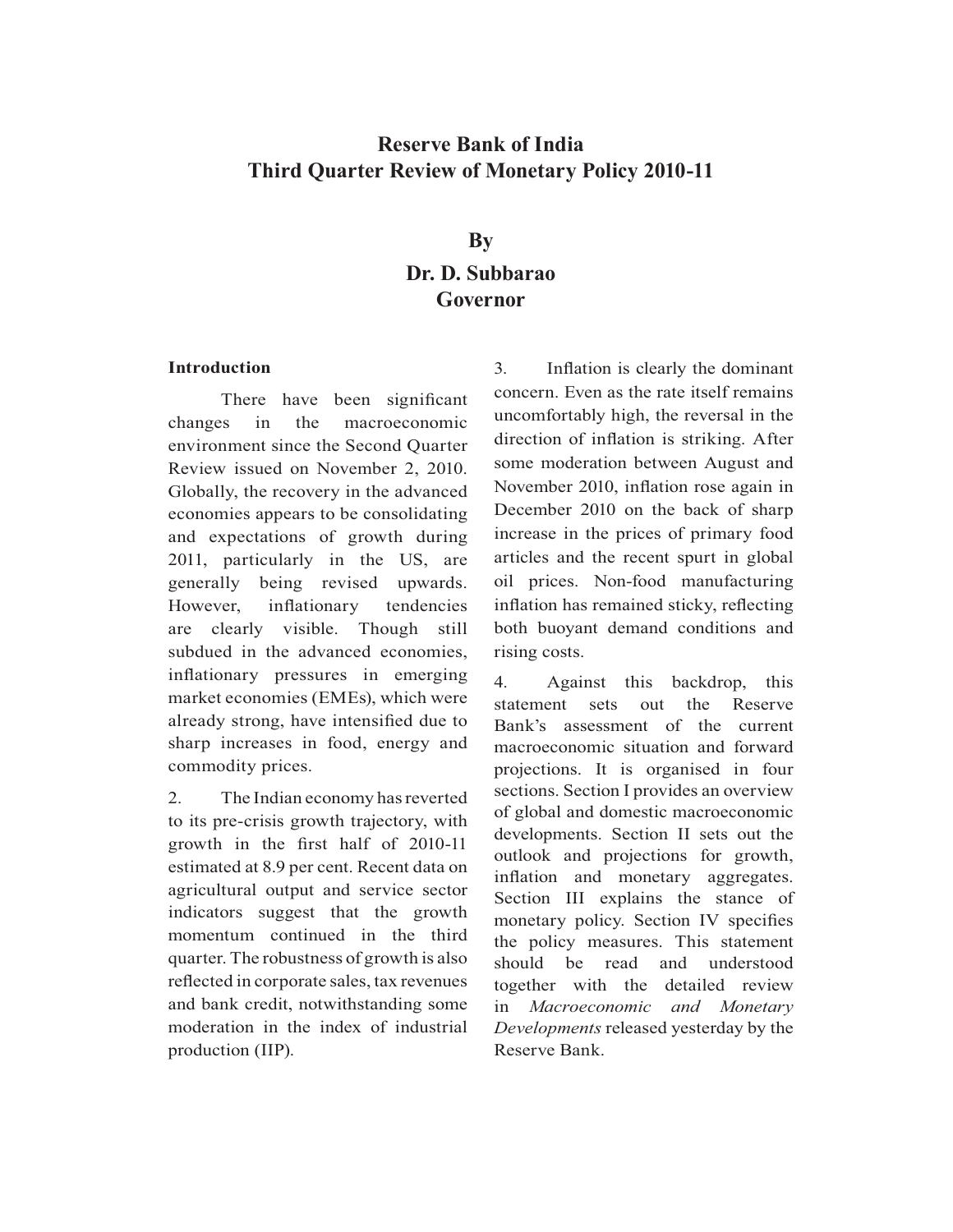### **I. The State of the Economy**

#### **The Global Economy**

5. Global growth prospects have improved in recent weeks. The recovery in major advanced economies, which had weakened during Q2 of 2010, regained strength in Q3 of 2010. Real GDP growth in the US, which had moderated from 3.7 per cent in Q1 of 2010 to 1.7 per cent in Q2 of 2010, improved to 2.6 per cent in Q3. Corporate capital spending and retail sales in the US have improved. While uncertainty persists in the Euro area and Japan, the baseline outlook for both is improving. Growth in EMEs has remained strong, supported largely by domestic demand.

6. In advanced economies, the earlier fears of deflation have given way to early signs of inflation. In EMEs, inflation has accentuated significantly in the recent period. Rapidly rising food prices in several economies such as China, India, Indonesia, Brazil and Russia are a major contributory factor. According to the Food and Agriculture Organisation (FAO), international food prices rose by 25 per cent in December 2010 in comparison with the level at the end of 2009. The increase in global food prices has been led by prices of edible oils (55 per cent), cereals (39 per cent) and sugar (19 per cent). Significantly, the FAO expects food prices to further harden during 2011, intensifying global inflationary pressures.

7. These pressures are likely to be reinforced by trends in energy and commodity prices. The crude oil (Brent) price perked from US\$ 85 per barrel on November 2, 2010 to US\$ 97 per barrel on January 21, 2011. The price of crude (ICE Brent) in the futures market is ruling at US\$ 98 per barrel for March 2011 delivery. Many other commodities have seen similar movements. As growth prospects in the US improve, the consequent increase in global demand for energy and commodities will exert further pressure on prices. Already, the 10-year benchmark US government securities yield increased from 2.4 per cent in early October 2010 to 3.4 per cent in mid-January 2011, indicating, among other things, rising inflationary expectations.

### **The Domestic Economy**

8. Real GDP in India increased by 8.9 per cent during the first half of 2010-11, reflecting strong domestic demand, especially private consumption and investment, and improving external demand. Although on a cumulative basis, the IIP grew by 9.5 per cent during April-November 2010, it has been volatile in the current financial year with growth rates ranging between 2.7 per cent and 16.6 per cent. Overall, robust corporate sales, large indirect tax collections, advance tax payments and leading indicators of service sector activity suggest persistence of the growth momentum.

9. On the other hand, the latest quarterly Industrial Outlook Survey conducted by the Reserve Bank during October-December 2010 indicates a marginal moderation in overall business expectations during January-March 2011 from their high level in the previous quarter. The Reserve Bank's order book, inventories and capacity utilisation survey for July-September 2010 showed a marginal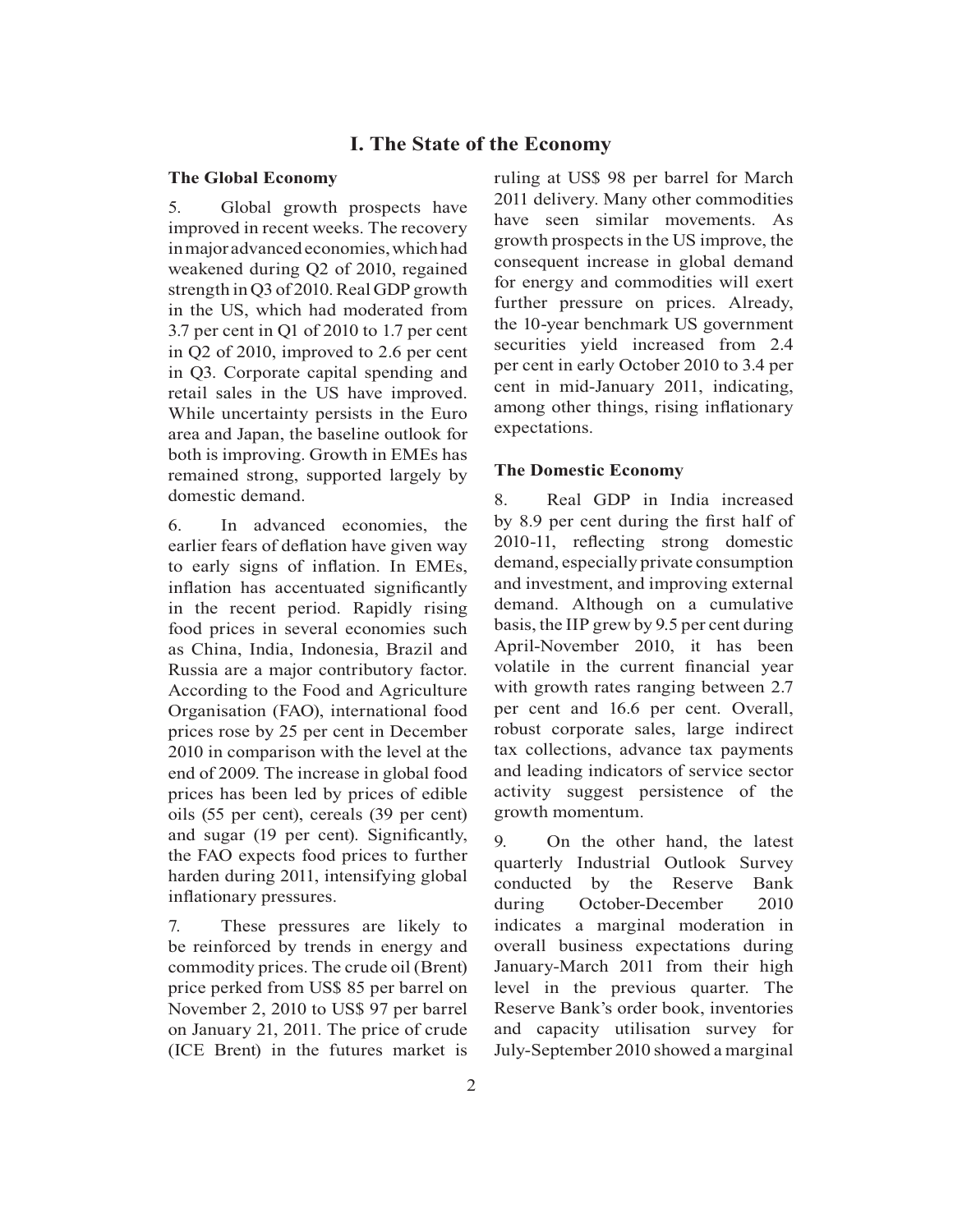improvement in capacity utilisation in Q2 of 2010-11, while the HSBC Purchasing Managers' Index (PMI) showed some moderation in the pace of manufacturing sector expansion in December 2010.

10. Headline inflation, based on year-on-year changes in the wholesale price index (WPI), moderated to a single digit in August 2010 and softened further to 7.5 per cent in November 2010, the lowest level attained during 2010. However, inflation reversed course to rise to 8.4 per cent in December 2010, driven primarily by food and fuel inflation.

11. Year-on-year primary food articles inflation spiked to 13.5 per cent in December from 9.4 per cent in November due to severe supply constraints in respect of some food items. In particular, vegetable prices increased by 22.9 per cent in December 2010 over the previous month's level. Month-onmonth price increases were very high for some vegetables such as brinjals (65 per cent), onions (35 per cent), garlic (26 per cent), cabbage (22 per cent), tomatoes (19 per cent) and potatoes (16 per cent).

12. Year-on-year fuel inflation, which had moderated from 14.4 per cent in May 2010 to 10.3 per cent in November 2010, rose again to 11.2 per cent in December 2010 due to a rise in non-administered domestic fuel prices, reflecting the sharp increase in international prices. In the first fortnight of January 2011, oil marketing companies further raised the prices of petroleum products (petrol and aviation turbine fuel) which will further add to fuel inflation. The year-on-year WPI non-food manufactured products (weight:

55 per cent) inflation, which moderated from 5.9 per cent in April 2010 to 5.1 per cent in September 2010, increased to 5.4 per cent in November, though it softened marginally to 5.3 per cent in December. Significantly, non-food manufactured products inflation continues to remain above its mediumterm trend of 4.0 per cent. Moreover, in recent months, the underlying inflation momentum in this segment has been positive.

13. Between November and December 2010, as WPI inflation moved up from 7.5 per cent (year-onyear) to 8.4 per cent, the wholesale price index increased by 1.3 per cent. Of this increase in index, 82 per cent was contributed by primary articles and fuel groups and 18 per cent by the manufactured products group. At a disaggregated level, vegetables alone contributed as much as 40 per cent to the increase in the index in December, followed by mineral oil (13 per cent), condiment and spices (8 per cent) and minerals (7 per cent).

14. Money supply  $(M_3)$  growth moderated during the year, reflecting slower deposit growth and faster currency expansion which reduced the money multiplier. Several banks raised their deposit rates after the Second Quarter Review of 2010-11 which contributed to a larger deposit mobilisation in December. Consequently, M<sub>3</sub> growth increased to 16.5 per cent by end-December 2010, close to the indicative projection of 17 per cent for 2010-11.

15. However, year-on-year nonfood credit growth has been above the Reserve Bank's indicative projection of 20 per cent since early October 2010,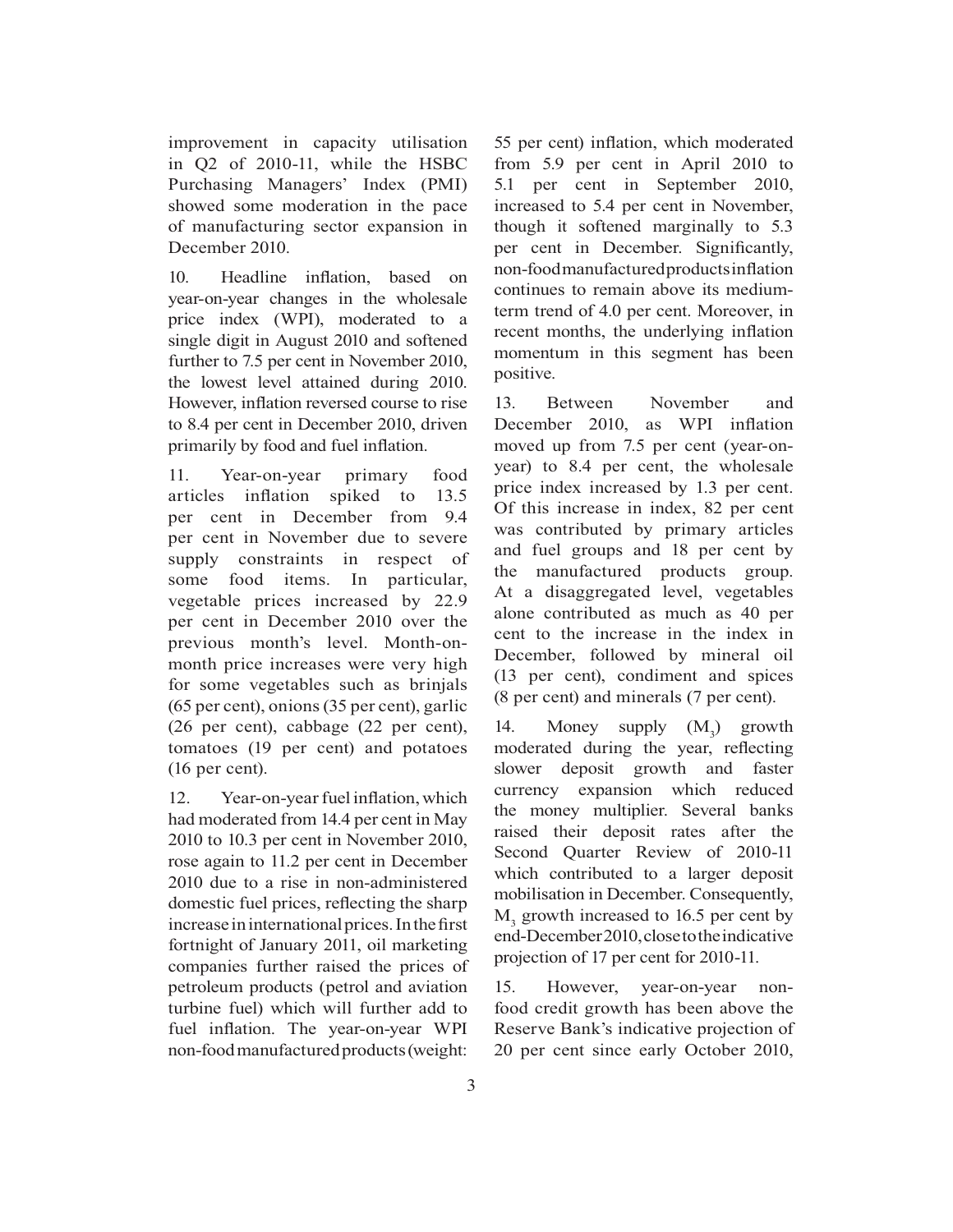rising to 24 per cent by end-December 2010. The wide gap between credit growth and deposit growth resulted in a sharp increase in the incremental non-food credit-deposit ratio to 102 per cent by end-December 2010, up from 58 per cent in the corresponding period of previous year.

16. Disaggregated data suggest that credit growth, which was earlier driven by the infrastructure sector, is becoming increasingly broad-based across sectors and industries, evidencing growth momentum and demand pressures. Credit flow to the services sector increased significantly for transport operators, tourism, hotel and restaurant and commercial real estate, besides retail housing and personal loans. As regards industry, apart from infrastructure, increase in credit was significant for metals, engineering, textiles, food processing and chemical and chemical products.

17. Rough estimates showed that the total flow of financial resources from banks and non-banks to the commercial sector during April-December 2010  $was$  ₹9,01,000 crore, up from ₹6,36,000 crore during the corresponding period of last year. While bank credit to the commercial sector surged, the flow of funds from other sources was lower than last year's level mainly on account of lower net inflows from foreign direct investment (FDI).

18. As part of the calibrated exit from the crisis driven expansionary monetary stance, the Reserve Bank increased the repo rate by 150 basis points (bps) and the reverse repo rate by 200 bps during March–November 2010. In addition, the cash reserve ratio (CRR) was raised by 100 bps. In response to these monetary

policy measures, scheduled commercial banks (SCBs) raised their deposit rates in the range of 25-250 bps during March 2010-January 2011 across various maturities, indicating strong monetary policy transmission.

19. The Base Rate system replaced the Benchmark Prime Lending Rate system with effect from July 1, 2010. Several banks reviewed and increased their Base Rates by 25-100 bps between July 2010 and January 2011. Base Rates of 67 banks with a share of 98 per cent in the total bank credit were in the range of 7.5-9.0 per cent in December 2010.

20. Tight liquidity conditions persisted throughout the third quarter of 2010-11. The average daily net injection of liquidity through the liquidity adjustment facility (LAF) increased from around  $\overline{6}62,000$  crore in October to around  $\overline{599,000}$  crore in November and further to around  $\bar{\mathcal{F}}$ 1,20,000 crore in December, with the peak injection of around  $\bar{\tau}$ 1,71,000 crore on December 22, 2010. While the overall liquidity in the system has remained in deficit consistent with the policy stance, the extent of tightness after the Second Quarter Review of 2010-11 was outside the comfort zone of the Reserve Bank, *i.e.*, (+)/(-) one per cent of net demand and time liabilities (NDTL) of banks. Above-normal government cash balances, which rose from an average of  $\overline{$}73,000$  crore in October to  $\overline{$}1,53,000$ crore by the second half of December 2010, contributed to the frictional component of liquidity deficit. However, the widening difference between credit and deposit growth rates coupled with high currency growth accentuated the structural liquidity deficit.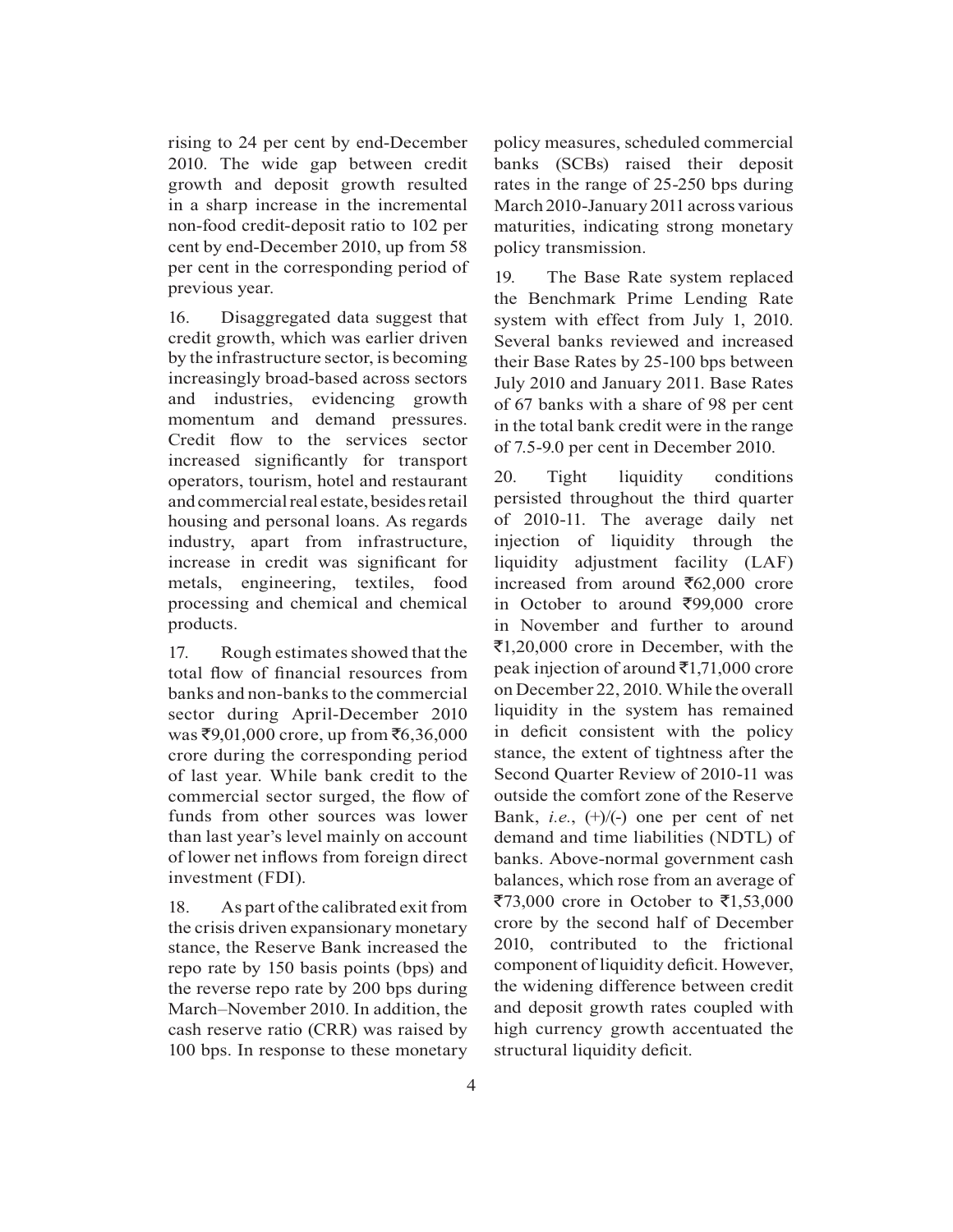21. The Reserve Bank instituted a number of measures to mitigate the liquidity deficit. First, the statutory liquidity ratio (SLR) of SCBs was reduced from 25 per cent of their NDTL to 24 per cent with effect from December 18, 2010. Second, it conducted open market operation (OMO) purchase of government securities of the order of over  $\text{\textsterling}67,000$  crore. Third, additional liquidity support to SCBs was provided under the LAF. This facility, which was initially available up to 2 per cent of their NDTL, was brought down to one per cent of NDTL after reduction in the SLR by one percentage point. Fourth, a second LAF window was introduced.

22. Government spending resulted in a reduction of its cash balances during January 2011 (up to January 21, 2011). As a result, the average daily net liquidity injection through the LAF declined from around  $\bar{\mathfrak{e}}1,20,000$ crore during December 2010 to around  $\overline{\xi}90,000$  crore in January 2011 (up to January 21, 2011).

23. Reflecting the improvement in the tight liquidity conditions, the average daily call rate moderated from 6.7 per cent during December 2010 to 6.5 per cent in January 2011 (up to January 21, 2011). At the longer end, 10-year government security (G-Sec) yield, which had generally remained above 8 per cent during most of October-November 2010 on account of inflationary pressures and persistent liquidity tightness, also softened in the second half of December 2010. However, the yield on 10-year G-sec moved up again to 8.2 per cent by January 21, 2011, reflecting both liquidity conditions and inflationary expectations.

24. Over 95 per cent of the Central Government's budgeted borrowing programme (net) was completed by January 24, 2011. During the first eight months of 2010-11, the fiscal deficit of the Central Government was less than 50 per cent of the budget estimates. The one-off revenue generated from spectrum auctions, estimated to be around 1.5 per cent of GDP for the year, has been a major contributor to the current improvement on the revenue side.

25. During 2010-11 (up to December 2010), the real exchange rate of the rupee showed a mixed trend. It appreciated by 3.7 per cent on the basis of the trade based 6-currency real effective exchange rate (REER), reflecting both nominal appreciation of the rupee against the US dollar and the higher inflation differential with major advanced countries. However, against broader baskets of 36-currency and 30-currency REER, the rupee depreciated over its March 2010 levels by 0.6 per cent and 2.5 per cent, respectively.

26. On a balance of payments (BoP) basis, the trade deficit widened to US\$ 35.4 billion in Q2 of 2010-11 from US\$ 31.6 billion in Q1. Coupled with stagnation in invisibles receipts, this led to a widening of the current account deficit (CAD) from US\$ 12.1 billion in Q1 of 2010-11 to US\$ 15.8 billion in Q2 of  $2010-11$ . In the first half of 2010-11, the CAD expanded to 3.7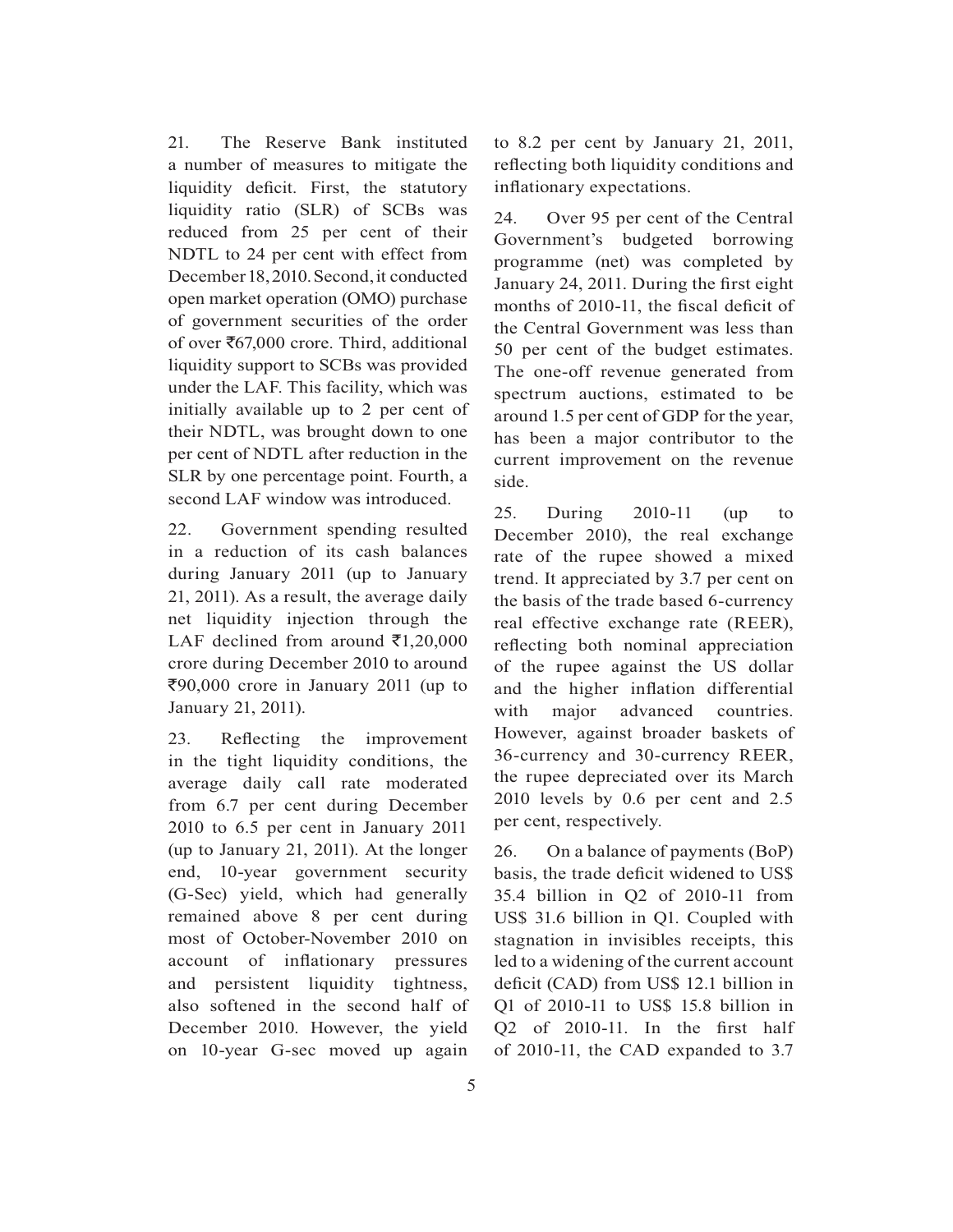per cent of GDP from 2.2 per cent in the corresponding period of last year. Subsequent trade data indicate faster growth in exports *vis-a-vis* imports which may help improve the CAD in Q3 of 2010-11. However, the sharp

increase in global commodity prices, particularly oil, could have an adverse impact on our trade balance going forward. For the year as a whole, India's CAD is expected to be close to 3.5 per cent of GDP.

# **II. Outlook and Projections**

#### **Global Outlook**

#### *Growth*

27. With advanced economies showing firmer signs of sustainable recovery, global growth in 2010 is expected to have been less imbalanced than before. While growth in advanced economies may improve, growth in EMEs, which have been the main engine of global economic growth in the recent period, may moderate due to tightening of monetary policy to address rising inflationary concerns and the waning impact of the fiscal stimulus measures taken in the wake of the global financial crisis.

#### *Inflation*

28. Even as a large slack persists, inflation has edged up in major advanced economies owing mainly to increase in food and energy prices. Inflation in the Euro area exceeded the European Central Bank's (ECB) medium-term target for the first time in more than two years in December 2010. Similarly in the UK, the headline inflation has persisted above the target of the Bank of England. In the US, the headline CPI rose to 1.5 per cent in December 2010 from 1.1 per cent in November 2010. Whereas signs of inflation in the advanced countries are only incipient, many EMEs have been facing strong inflationary pressures, reflecting higher international commodity prices and rising domestic demand pressures.

29. Significantly, food, energy and commodity prices are widely expected to harden during 2011, driven by a combination of supply constraints and rising global demand, as the advanced economies consolidate their recovery. This suggests that inflation could be a global concern in 2011.

#### **Domestic Outlook**

## *Growth*

30. On the domestic front, the 8.9 per cent GDP growth in the first half of 2010-11 suggests that the economy is operating close to its trend growth rate, powered mainly by domestic factors. The *kharif* harvest has been good and *rabi* prospects look promising. Good agricultural growth has boosted rural demand. Export performance in recent months has been encouraging.

31. With the risks to growth in 2010-11 being mainly on the upside, the baseline projection of real GDP growth is retained at 8.5 per cent as set out in the Second Quarter Review of Monetary Policy of July 2010 but with an upside bias (Chart 1).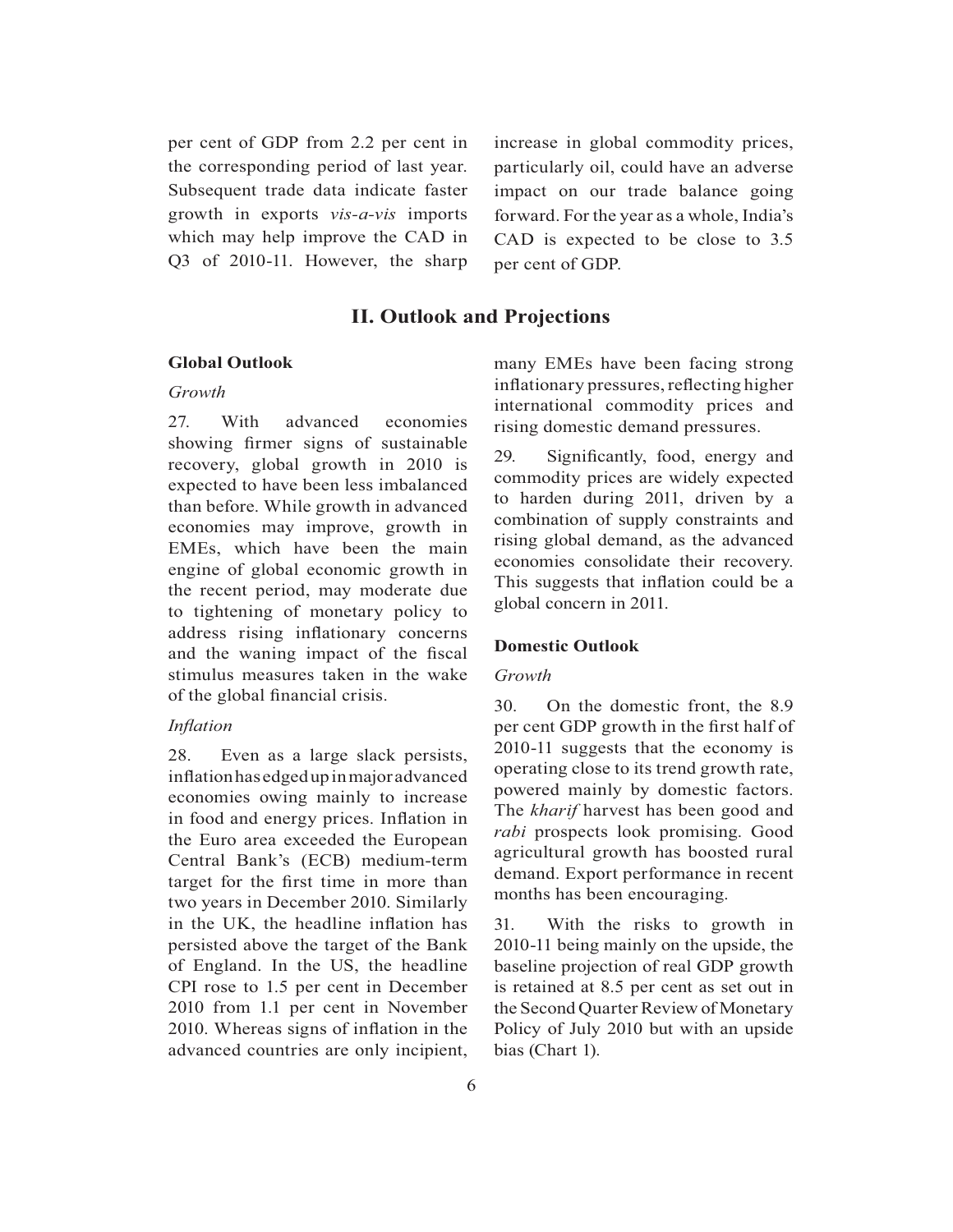

# *Inflation*

32. The moderation in headline inflation observed between August and November 2010 was along the projected trajectory of the Reserve Bank. This trend, however, reversed in December 2010 due mainly to sharp increase in the prices of vegetables, mineral oils and minerals.

33. While the current spike in food prices is expected to be transitory, structural demand-supply mismatches in several non-cereal food items such as pulses, oilseeds, eggs, fish and meat and milk are likely to keep food inflation high. Non-food manufacturing inflation also remains significantly above its medium-term trend of 4 per cent. The Reserve Bank's quarterly inflation expectations survey, conducted during the first fortnight of December 2010, indicates that expectations of households remain elevated.

34. Going forward, the inflation outlook will be shaped by the following factors. First, it will depend on how the food price situation – both domestic and global – evolves. Domestic food price inflation has witnessed high volatility since mid-2009 due to both structural and transitory factors. A significant part of the recent increase in food price inflation is due to structural constraints. This is reflected in the less than expected moderation in food price inflation even in a normal monsoon year. There has also been a sharp increase in the prices of some food items due to transitory supply shocks. What is more worrying is the substantial increase in prices of several food items even though their production has not been affected. As a result, the usual moderation in vegetable prices in the winter season has not materialised.

35. Notably, high food price inflation is not unique to India. Food prices have spiked in many countries in the recent period. India is a large importer of certain food items such as edible oils, and the domestic food price situation could be exacerbated by the increase in global food prices. This, therefore, poses an additional risk to domestic food price inflation.

36. The second factor that will shape the inflation outlook is how global commodity prices behave.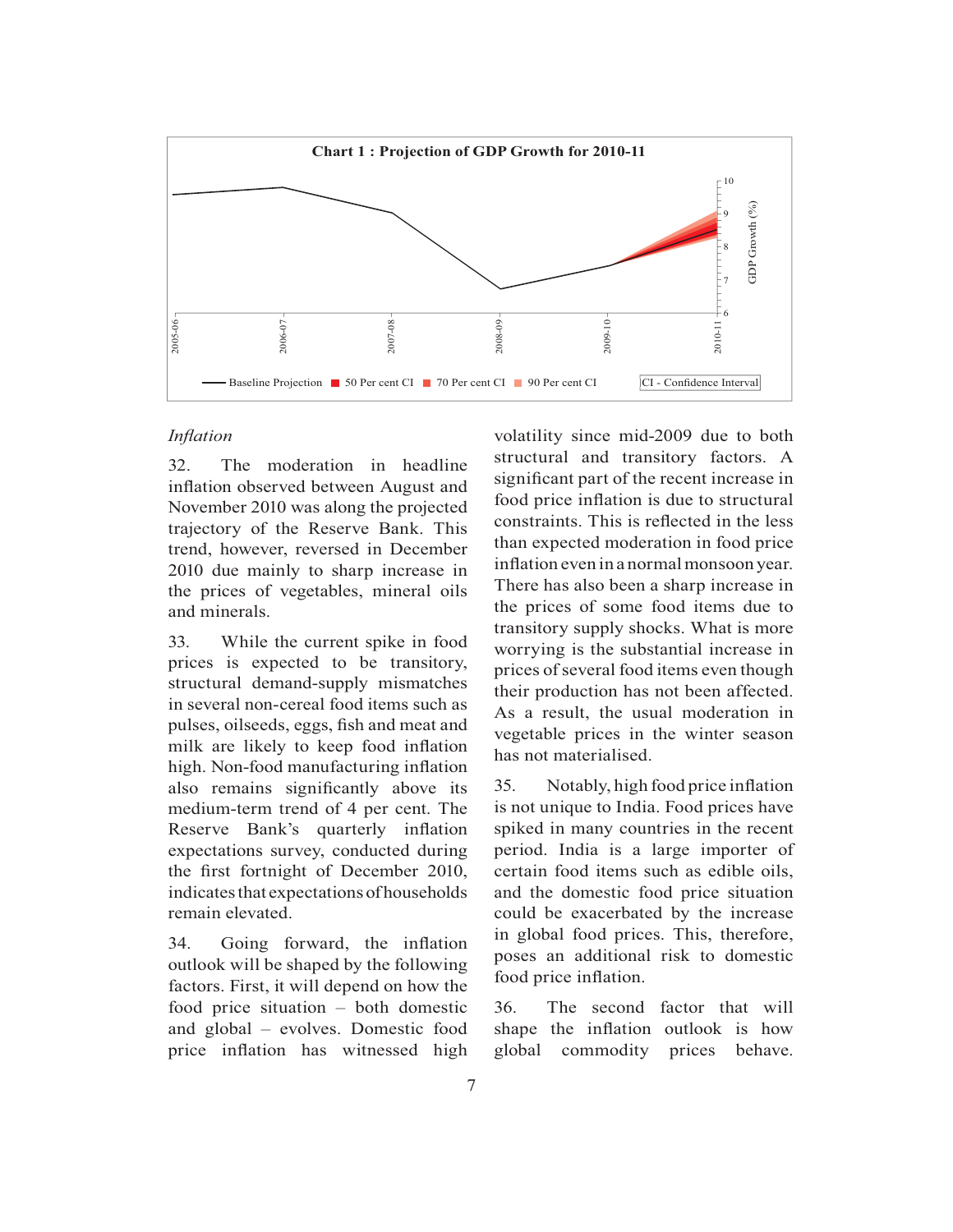Prices of some commodities rose sharply in the recent period even as the global recovery was fragile. Should these trends continue, they will impact inflation, domestically and globally.

37. The third factor is the extent to which demand side pressures may manifest. This risk arises from three sources, viz., the spill-over of rising food inflation; rising input costs, particularly industrial raw materials and oil; and pressure on wages, both in the formal and informal sectors. The rise in food inflation has not only persisted for more than two years now, the increase has been rather sharp in the recent period. This cannot but have some spill-over effects on generalised inflation, particularly when the growth momentum is strong and both workers and producers are likely to have pricing power. There are indications that, in the corporate sector, the share of wages in total costs is increasing. The indexation of the Mahatma Gandhi National Rural Employment Guarantee Act (MGNREGA) wages will also raise the wage rate in the agricultural sector. Further, besides oil, the prices of some

primary non-food articles have risen sharply in the recent period. Since these are inputs into manufactured products, the risk to headline inflation is not only from the increase in non-food items but also because the increase in input costs will ultimately impact output prices. As the output gap closes, corporates will also be able to sustain higher output prices. In the absence of commensurate increase in capacity, there is the risk of demand side pressures accentuating.

38. In the Second Quarter Review of November 2010, the Reserve Bank set out the baseline projection of WPI inflation for March 2011 at 5.5 per cent, based on the new WPI series (2004-05=100). The Mid-Quarter Review of December 2010 indicated that the risks to inflation going forward were largely on the upside. Some of these risks have materialised as reflected in the increase in the prices of metals and non-administered fuel. There have also been some transitory supply shocks as reflected in the sharp increase in vegetable prices. In addition, petroleum and aviation turbine fuel prices were raised in early January which will add 9 bps to WPI inflation.

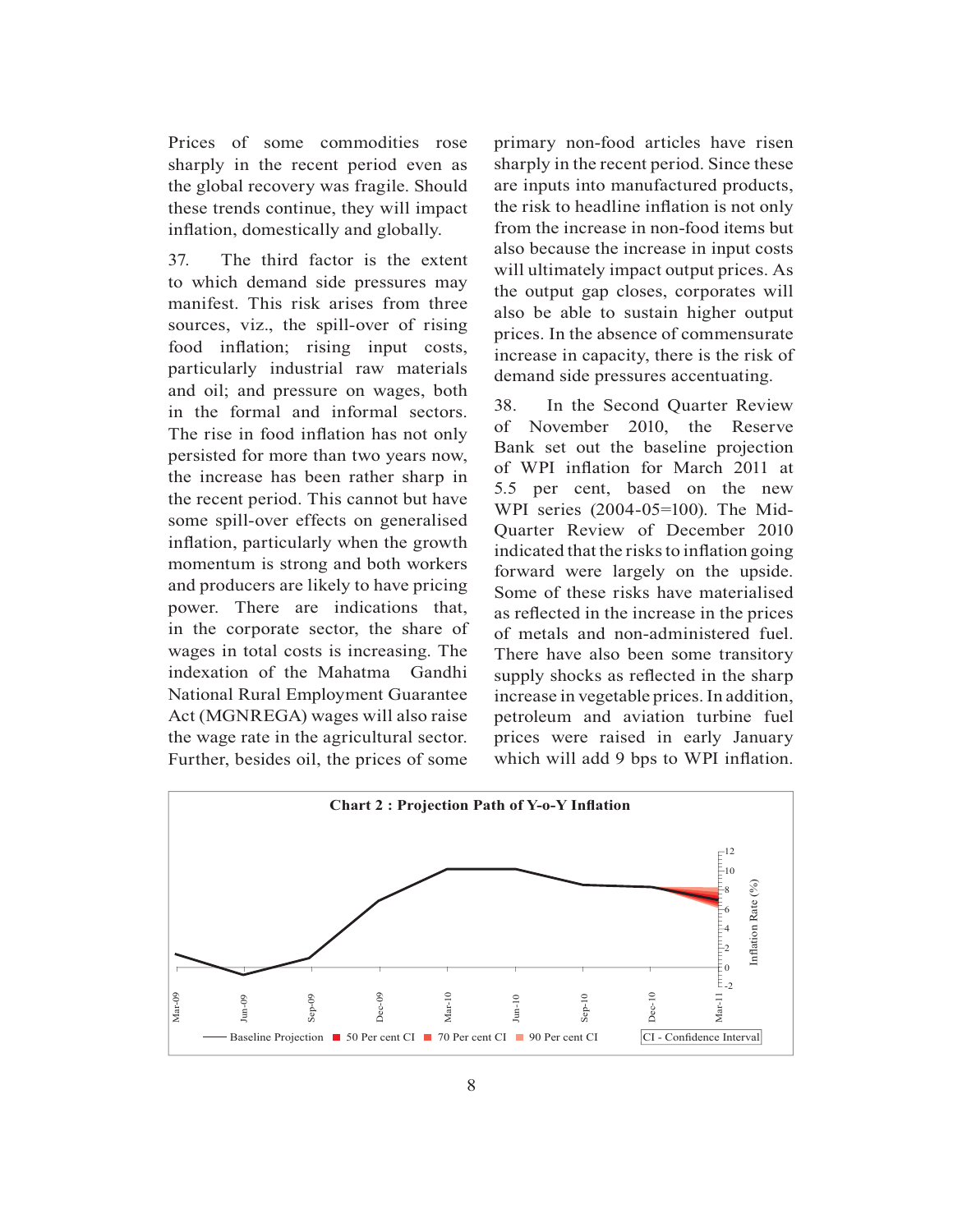While the impact of transitory factors is expected to wane, the price pressures on account of demand-supply imbalances in respect of some commodities will persist. Considering the increase that has already occurred and the emerging domestic and external scenario, the baseline projection of WPI inflation for March 2011 is revised upwards to 7.0 per cent from 5.5 per cent (Chart 2).

### **Monetary Aggregates**

39. While the year-on-year money supply  $(M_3)$  growth at 16.5 per cent in December 2010 was close to the indicative projection of 17 per cent, non-food credit growth at 24.4 per cent was much above the indicative projection of 20 per cent. Credit expansion in the recent period has been rather sharp, far outpacing the expansion in deposits. Rapid credit growth without a commensurate increase in deposits is not sustainable.

40. As a result of injection of primary liquidity of over  $\bar{c}67,000$  crore through OMO auctions since early November 2010, the structural liquidity deficit in the system has declined significantly. While the Reserve Bank will endeavour to provide liquidity to meet the productive credit requirements of a growing economy, it is important that credit growth moderates to conform broadly to the indicative projections. This will prevent any further build-up of demand side pressures. Accordingly, the projection for 2010-11 of  $M_3$  growth has been retained at 17 per cent and that for non-food credit growth at 20 per cent. As always, these numbers are indicative projections and not targets.

### **Risk Factors**

41. The growth and inflation projections as outlined above are subject to several risks.

- i) Food inflation has remained at an elevated level for more than two years now. It is not only that the moderation in food price inflation as expected during a normal monsoon year has not occurred to the extent expected, but also that there has been sharp unusual increase in prices. It is also significant that food inflation is not confined to a few items which were affected by unseasonal rains in some parts of the country but is fairly widespread across several food items. The inflation rates for primary articles and fuel items have risen sharply. Inflationary expectations remain at elevated levels. As high food inflation persists, the prospect of it spilling over to the general inflation process is rapidly becoming a reality.
- ii) Non-food manufacturing inflation is persistent and has remained sticky in recent months as several industries are operating close to their capacity levels. Imports as a means to supplement domestic availability for many commodities will become less of an option as global growth consolidates and capacity utilisation increases. This may accentuate demand side pressures.
- iii) India's CAD has widened significantly. Although recent trade data suggest moderation of the trade deficit in the latter part of the year, overall CAD for 2010-11 is expected to be about 3.5 per cent of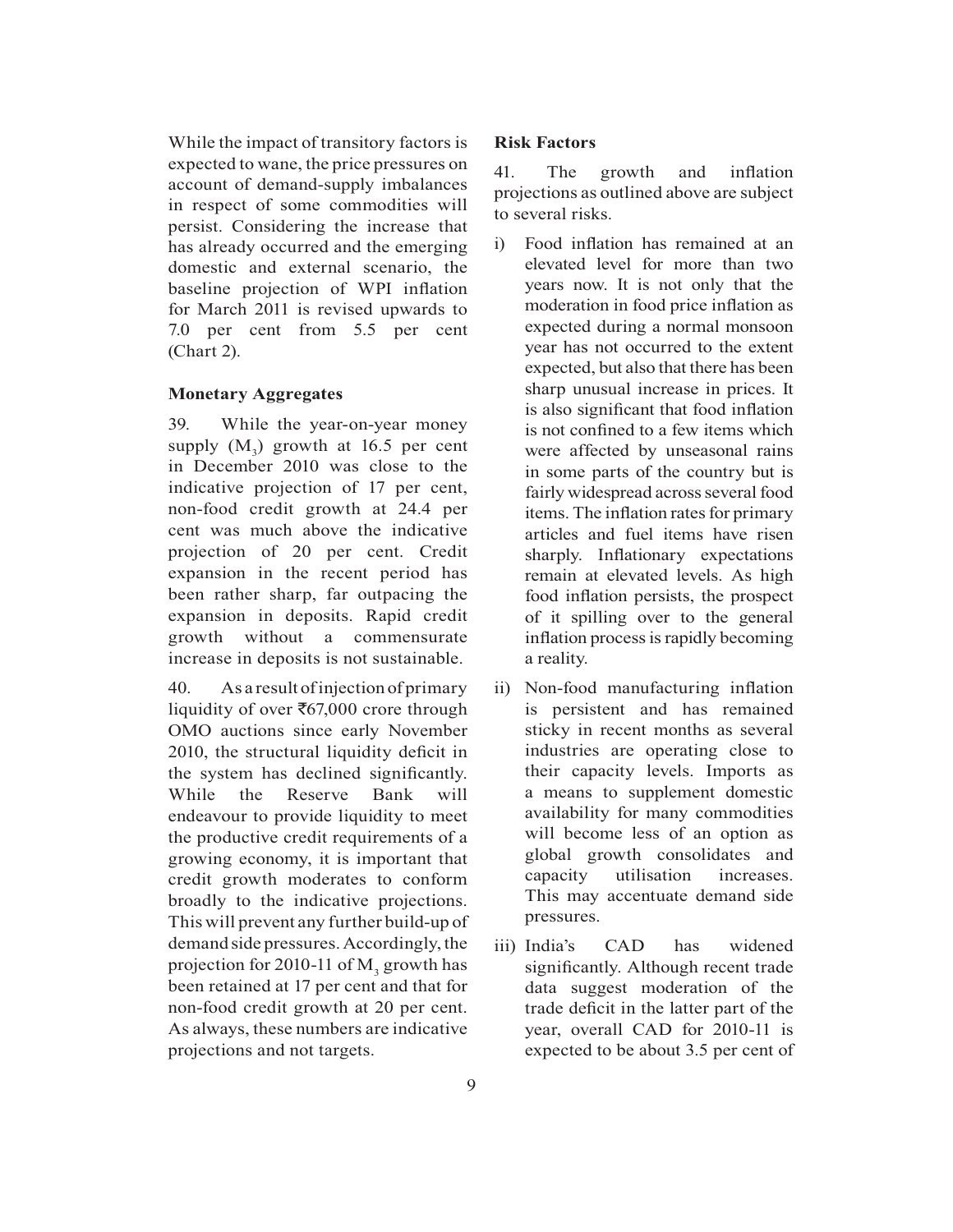GDP. A CAD of this magnitude is not sustainable. Further, commodity prices, which rose sharply even when the global recovery was sluggish, may rise further if the global recovery is faster than expected. This has implications for both the CAD and inflation. There is, therefore, a need for concerted policy efforts to diversify exports and contain the CAD within prudent limits.

- iv) Apart from the level of CAD, financing of CAD also poses a risk. Global growth prospects have improved significantly in the recent period. Should global recovery be faster than expected, it may also have implication for the financing of CAD. Capital flows, which so far have been broadly sufficient to finance the CAD, may be adversely affected. Faster than expected global recovery may enhance the attractiveness of investment opportunities in advanced economies, which may impact capital flows to India. This may increase the vulnerability of our external sector. Hence, the composition of capital inflows needs to shift towards longer-term commitments such as FDI.
- v) The recent improvement in the fiscal situation has been mainly the result of one-off revenue generated from spectrum auctions. The Government also had the benefit of disinvestment proceeds, which may continue to occur for some more time. However, fiscal consolidation based on one-off receipts is not sustainable. As emphasised in the Second Quarter Review of November 2010, fiscal

consolidation is important for several reasons, including the fact that monetary policy works most efficiently while dealing with an inflationary situation when the fiscal situation is under control. Apart from this, the commodity price developments that have been referred to earlier pose significant risks for fiscal consolidation in the year ahead. Rising oil prices will impact prices of both petroleum products and fertilisers. If the Government chooses to restrict the pass-through to consumers and farmers, it will have to make adequate budgetary provisions, which will constrain its ability to reduce the fiscal deficit. If it does not, either fiscal credibility will be undermined or inflationary expectations will be reinforced by the likelihood of higher prices of these key inputs, both of which will further complicate inflation management.

vi) The combined risks from inflation, the CAD and fiscal situation contribute to an increase in uncertainty about economic stability that consumers and investors will have to deal with. To the extent that this deters consumption and investment decisions, growth may be impacted. While slower growth may contribute to some dampening of inflation and a narrowing of the CAD, it can also have significant impact on capital inflows, asset prices and fiscal consolidation, thereby aggravating some of the risks that have already been identified.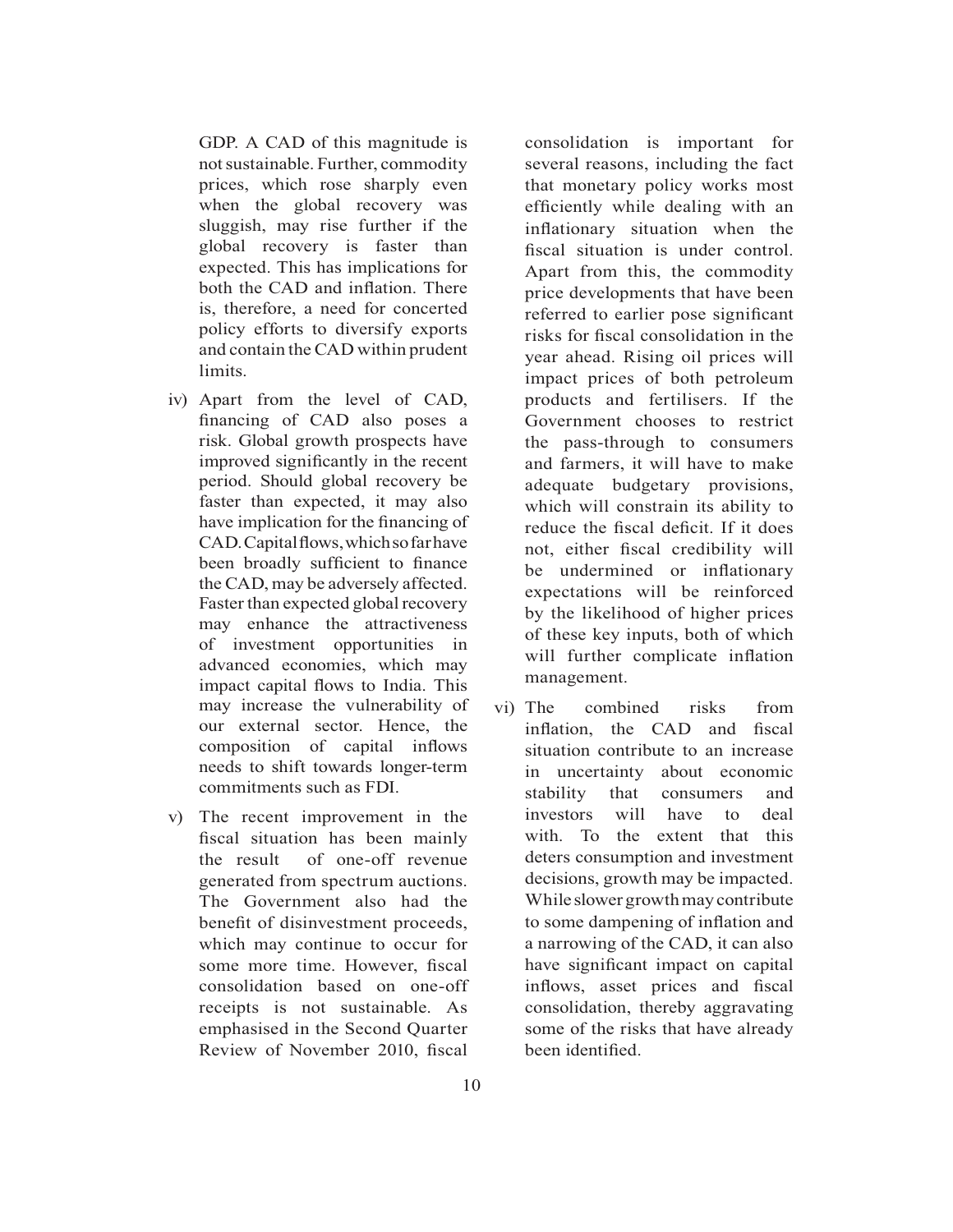# **III. The Policy Stance**

42. The Reserve Bank began exiting from the crisis driven expansionary monetary policy as early as in October 2009. Since then, it has cumulatively raised the CRR by 100 bps, and the repo and reverse repo rates under the LAF by 150 and 200 bps, respectively. As the overall liquidity in the system has transited from a surplus to a deficit mode, the effective tightening in the policy rate has been of 300 bps. The monetary policy response was calibrated on the basis of India specific growth-inflation dynamics in the broader context of global uncertainty.

43. While the Reserve Bank decided to leave the policy rates unchanged in the Mid-Quarter Review of December 2010, developments on the inflation front since then have reinforced the already elevated concern in this regard. Accordingly, our monetary policy stance for the remaining period of 2010-11 has been guided by the following considerations:

 $\bullet$  First, since the Second Quarter Review of November 2010, inflationary pressures, which were abating until then, have re-emerged significantly. Primary food articles inflation has risen again sharply after moderating for a brief period. Non-food articles and fuel inflation are already at elevated levels. Importantly, non-food manufacturing inflation has remained sticky. There are, therefore, signs of rapid food and fuel price increases spilling over into generalised inflation. As it is, there is some evidence of rising demand side pressures which are reflected

in rapid bank credit growth, robust corporate sales and rising input and output prices, and buoyancy in tax revenues. The need, therefore, is to persist with measures to contain inflation and anchor inflationary expectations.

- $\bullet$  Second, global commodity prices have risen sharply which has heightened upside risks to domestic inflation.
- $\bullet$  Third, growth has moved close to its pre-crisis growth trajectory as reflected in the 8.9 per cent GDP growth in the first half of 2010-11. even in the face of an uncertain global recovery.
- $\bullet$  Fourth, the global economic situation has improved in the recent period. The uncertainty with regard to global recovery, which was prevailing at the time of the Second Quarter Review, has reduced with the US economy showing signs of stabilising. Although uncertainty continues in the Euro area, there is an overall improvement in the global growth prospects.

44. To sum up, the current growthinflation dynamics in the last few weeks suggest that the balance of risk has tilted towards intensification of inflation. In this scenario, the stance of the monetary policy is intended to :

 $\bullet$  Contain the spill-over of high food and fuel inflation into generalised inflation and anchor inflationary expectations, while being prepared to respond to any further build-up of inflationary pressures.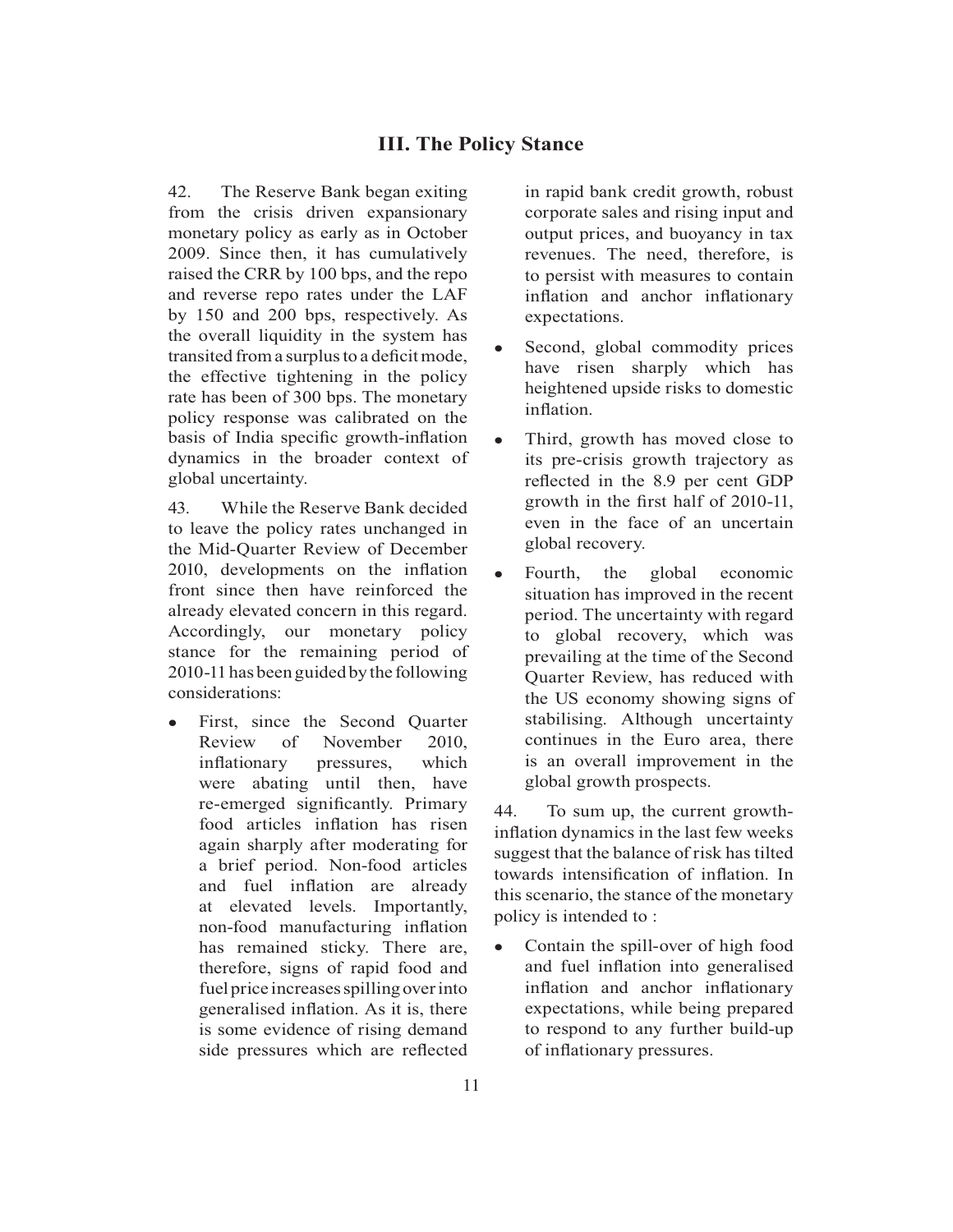- $\bullet$  Maintain an interest rate regime consistent with price, output and financial stability.
- Manage liquidity to ensure that it remains broadly in balance, with neither a surplus diluting monetary transmission nor a deficit choking off fund flows.

45. It is important to emphasise that the role of monetary policy in the current inflationary situation is confined to containment and prevention of food and energy prices from spilling over into generalised inflation and anchoring inflation expectations. While energy prices are driven by global developments, the food price scenario is primarily a reflection of persistent structural constraints in the domestic agricultural sector. While these have been known and debated upon for a long time, the recent price dynamics highlight the need for rapid action to increase the output of a number of products, the demand for which is being driven by changing consumption patterns reflecting increasing incomes.

Unless meaningful output enhancing measures are taken, the risks of food inflation becoming entrenched loom large and threaten both the sustainability of the current growth momentum and the realisation of its benefits by a large number of households.

46. Another challenge to effective management of inflation by monetary policy arises from the persistence of a large fiscal deficit. While the Government may succeed in raising receipts, both from high tax buoyancy and one-off sources, the real measure of fiscal consolidation lies in improving the quality of expenditure. If the Government is able to commit more resources to capital expenditure, it will help deal with some of the bottlenecks that contribute to supply-side inflationary pressures. With reference to revenue expenditure, while large and diffused subsidies may contribute in the short term to keeping supply-side inflationary pressures in check, they may more than offset this benefit by adding to aggregate demand.

# **IV. Policy Measures**

#### **Monetary Measures**

47. On the basis of the current assessment and in line with the policy stance as outlined in Section III, the following monetary policy measures are announced.

## *Bank Rate*

48. The Bank Rate has been retained

at 6.0 per cent.

*Repo Rate* 

49. It has been decided to:

 $\bullet$  increase the repo rate under the liquidity adjustment facility (LAF) by 25 basis points from 6.25 per cent to 6.5 per cent with immediate effect.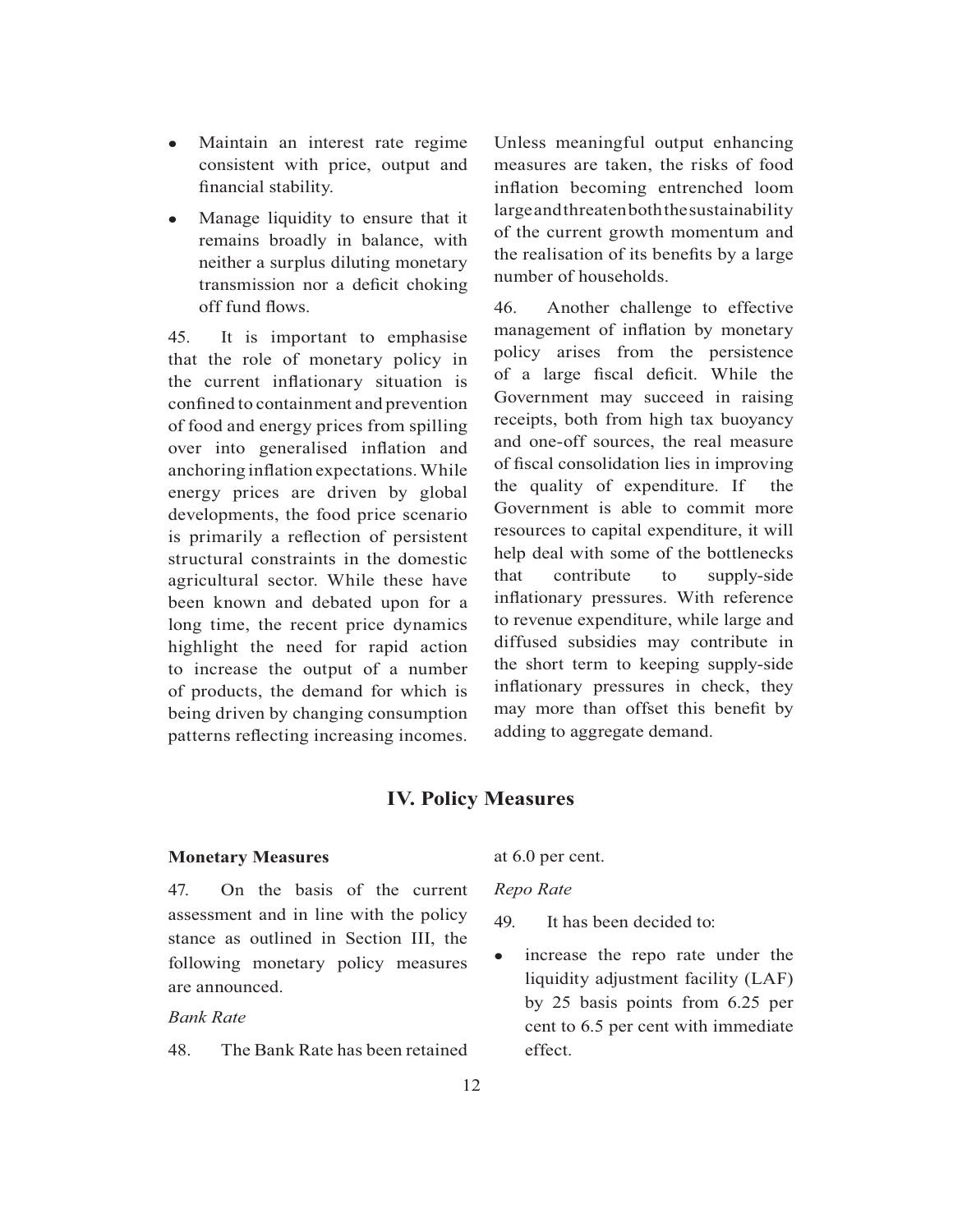#### *Reverse Repo Rate*

- 50. It has been decided to:
- $\bullet$  increase the reverse repo rate under the LAF by 25 basis points from 5.25 per cent to 5.50 per cent with immediate effect.

### *Cash Reserve Ratio*

51. The cash reserve ratio (CRR) of scheduled banks has been retained at 6.0 per cent of their net demand and time liabilities (NDTL).

#### **Liquidity Management Measures**

52. On the basis of an assessment of the current liquidity situation, it has been decided to extend the following liquidity management measures:

- i) The additional liquidity support to scheduled commercial banks under the LAF to the extent of up to one per cent of their net demand and time liabilities (NDTL), currently set to expire on January 28, 2011, is now extended up to April 8, 2011. For any shortfall in maintenance of the SLR arising out of availment of this facility, banks may seek waiver of penal interest purely as an *ad hoc*  measure.
- ii) The second LAF (SLAF) will be conducted on a daily basis up to April 8, 2011.

53. The Reserve Bank will constantly monitor the credit growth and, if necessary, will engage with banks which show an abnormal incremental credit-deposit ratio.

#### **Expected Outcomes**

- 54. These actions are expected to:
- (i) Contain the spill-over from rise in food and fuel prices to generalised inflation.
- (ii) Rein in rising inflationary expectations, which may be aggravated by the structural and transitory nature of food price increases.
- (iii) Be moderate enough not to disrupt growth.
- (iv) Continue to provide comfort to banks in their liquidity management operations.

#### **Guidance**

55. Current growth and inflation trends warrant persistence with the antiinflationary monetary stance. Looking beyond 2010-11, the Reserve Bank expects domestic growth momentum to stabilise, though the GDP growth rate may decline somewhat as agriculture reverts to its trend (assuming a normal monsoon). Inflation is likely to resume its moderating trend in the first quarter of 2011-12, but several upside risks are already visible in the global environment and more may surface domestically. The monetary stance will be determined by how these factors impact the overall inflationary scenario. For the fiscal consolidation process to be credible and effective, it is important that apart from augmenting revenue, the composition and quality of expenditure improves. Any slippage in the fiscal consolidation process at this stage may render the process of inflation management even harder.

56. The frictional liquidity shortage is expected to ease as government balances adjust to the expenditure